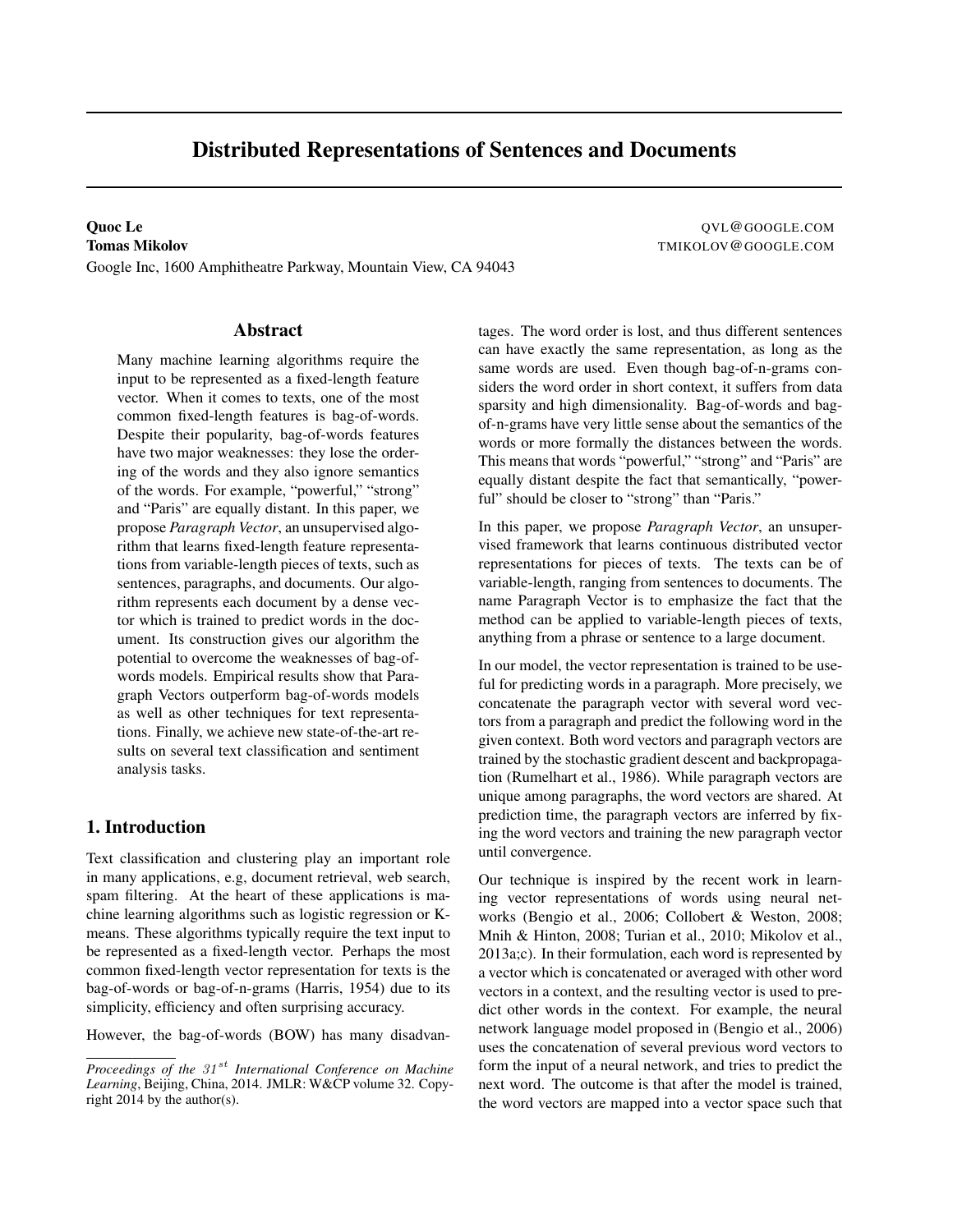semantically similar words have similar vector representations (e.g., "strong" is close to "powerful").

Following these successful techniques, researchers have tried to extend the models to go beyond word level to achieve phrase-level or sentence-level representations (Mitchell & Lapata, 2010; Zanzotto et al., 2010; Yessenalina & Cardie, 2011; Grefenstette et al., 2013; Mikolov et al., 2013c). For instance, a simple approach is using a weighted average of all the words in the document. A more sophisticated approach is combining the word vectors in an order given by a parse tree of a sentence, using matrix-vector operations (Socher et al., 2011b). Both approaches have weaknesses. The first approach, weighted averaging of word vectors, loses the word order in the same way as the standard bag-of-words models do. The second approach, using a parse tree to combine word vectors, has been shown to work for only sentences because it relies on parsing.

Paragraph Vector is capable of constructing representations of input sequences of variable length. Unlike some of the previous approaches, it is general and applicable to texts of any length: sentences, paragraphs, and documents. It does not require task-specific tuning of the word weighting function nor does it rely on the parse trees. Further in the paper, we will present experiments on several benchmark datasets that demonstrate the advantages of Paragraph Vector. For example, on sentiment analysis task, we achieve new stateof-the-art results, better than complex methods, yielding a relative improvement of more than 16% in terms of error rate. On a text classification task, our method convincingly beats bag-of-words models, giving a relative improvement of about 30%.

### 2. Algorithms

We start by discussing previous methods for learning word vectors. These methods are the inspiration for our Paragraph Vector methods.

#### 2.1. Learning Vector Representation of Words

This section introduces the concept of distributed vector representation of words. A well known framework for learning the word vectors is shown in Figure 1. The task is to predict a word given the other words in a context.

In this framework, every word is mapped to a unique vector, represented by a column in a matrix  $W$ . The column is indexed by position of the word in the vocabulary. The concatenation or sum of the vectors is then used as features for prediction of the next word in a sentence.

More formally, given a sequence of training words  $w_1, w_2, w_3, ..., w_T$ , the objective of the word vector model



Figure 1. A framework for learning word vectors. Context of three words ("the," "cat," and "sat") is used to predict the fourth word ("on"). The input words are mapped to columns of the matrix W to predict the output word.

is to maximize the average log probability

$$
\frac{1}{T} \sum_{t=k}^{T-k} \log p(w_t | w_{t-k}, ..., w_{t+k})
$$

The prediction task is typically done via a multiclass classifier, such as softmax. There, we have

$$
p(w_t|w_{t-k},...,w_{t+k}) = \frac{e^{y_{w_t}}}{\sum_i e^{y_i}}
$$

Each of  $y_i$  is un-normalized log-probability for each output word i, computed as

$$
y = b + Uh(w_{t-k}, ..., w_{t+k}; W)
$$
 (1)

where  $U, b$  are the softmax parameters. h is constructed by a concatenation or average of word vectors extracted from W.

In practice, hierarchical softmax (Morin & Bengio, 2005; Mnih & Hinton, 2008; Mikolov et al., 2013c) is preferred to softmax for fast training. In our work, the structure of the hierarical softmax is a binary Huffman tree, where short codes are assigned to frequent words. This is a good speedup trick because common words are accessed quickly. This use of binary Huffman code for the hierarchy is the same with (Mikolov et al., 2013c).

The neural network based word vectors are usually trained using stochastic gradient descent where the gradient is obtained via backpropagation (Rumelhart et al., 1986). This type of models is commonly known as neural language models (Bengio et al., 2006). A particular implementation of neural network based algorithm for training the word vectors is available at code.google.com/p/word2vec/ (Mikolov et al., 2013a).

After the training converges, words with similar meaning are mapped to a similar position in the vector space. For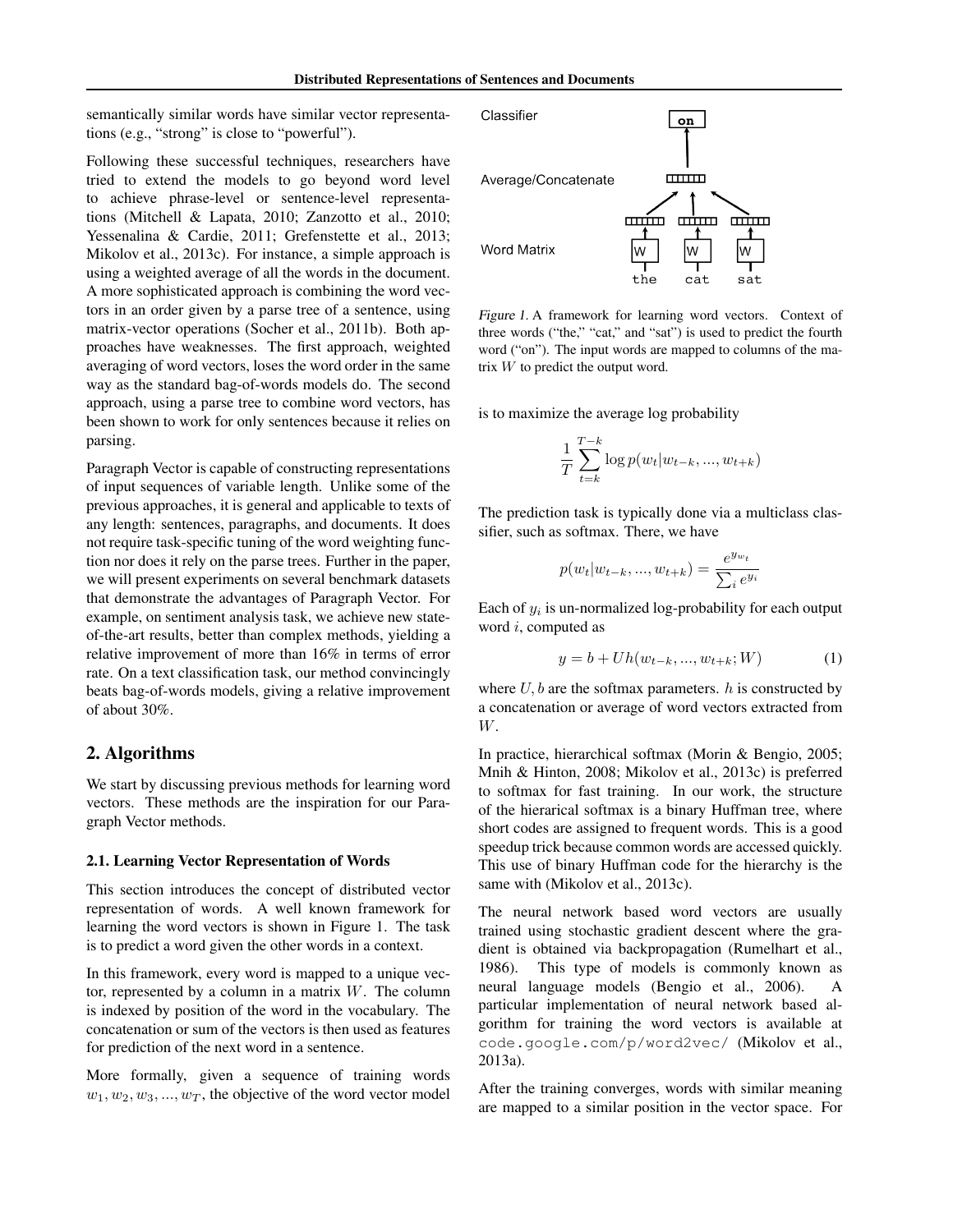example, "powerful" and "strong" are close to each other, whereas "powerful" and "Paris" are more distant. The difference between word vectors also carry meaning. For example, the word vectors can be used to answer analogy questions using simple vector algebra: "King" - "man" + "woman" = "Queen" (Mikolov et al., 2013d). It is also possible to learn a linear matrix to translate words and phrases between languages (Mikolov et al., 2013b).

These properties make word vectors attractive for many natural language processing tasks such as language modeling (Bengio et al., 2006; Mikolov, 2012), natural language understanding (Collobert & Weston, 2008; Zhila et al., 2013), statistical machine translation (Mikolov et al., 2013b; Zou et al., 2013), image understanding (Frome et al., 2013) and relational extraction (Socher et al., 2013a).

#### 2.2. Paragraph Vector: A distributed memory model

Our approach for learning paragraph vectors is inspired by the methods for learning the word vectors. The inspiration is that the word vectors are asked to contribute to a prediction task about the next word in the sentence. So despite the fact that the word vectors are initialized randomly, they can eventually capture semantics as an indirect result of the prediction task. We will use this idea in our paragraph vectors in a similar manner. The paragraph vectors are also asked to contribute to the prediction task of the next word given many contexts sampled from the paragraph.

In our Paragraph Vector framework (see Figure 2), every paragraph is mapped to a unique vector, represented by a column in matrix  $D$  and every word is also mapped to a unique vector, represented by a column in matrix  $W$ . The paragraph vector and word vectors are averaged or concatenated to predict the next word in a context. In the experiments, we use concatenation as the method to combine the vectors.

More formally, the only change in this model compared to the word vector framework is in equation 1, where  $h$  is constructed from W and D.

The paragraph token can be thought of as another word. It acts as a memory that remembers what is missing from the current context – or the topic of the paragraph. For this reason, we often call this model the Distributed Memory Model of Paragraph Vectors (PV-DM).

The contexts are fixed-length and sampled from a sliding window over the paragraph. The paragraph vector is shared across all contexts generated from the same paragraph but not across paragraphs. The word vector matrix W, however, is shared across paragraphs. I.e., the vector for "powerful" is the same for all paragraphs.

The paragraph vectors and word vectors are trained using

stochastic gradient descent and the gradient is obtained via backpropagation. At every step of stochastic gradient descent, one can sample a fixed-length context from a random paragraph, compute the error gradient from the network in Figure 2 and use the gradient to update the parameters in our model.

At prediction time, one needs to perform an inference step to compute the paragraph vector for a new paragraph. This is also obtained by gradient descent. In this step, the parameters for the rest of the model, the word vectors W and the softmax weights, are fixed.

Suppose that there are  $N$  paragraphs in the corpus,  $M$ words in the vocabulary, and we want to learn paragraph vectors such that each paragraph is mapped to  $p$  dimensions and each word is mapped to  $q$  dimensions, then the model has the total of  $N \times p + M \times q$  parameters (excluding the softmax parameters). Even though the number of parameters can be large when  $N$  is large, the updates during training are typically sparse and thus efficient.



Figure 2. A framework for learning paragraph vector. This framework is similar to the framework presented in Figure 1; the only change is the additional paragraph token that is mapped to a vector via matrix D. In this model, the concatenation or average of this vector with a context of three words is used to predict the fourth word. The paragraph vector represents the missing information from the current context and can act as a memory of the topic of the paragraph.

After being trained, the paragraph vectors can be used as features for the paragraph (e.g., in lieu of or in addition to bag-of-words). We can feed these features directly to conventional machine learning techniques such as logistic regression, support vector machines or K-means.

In summary, the algorithm itself has two key stages: 1) training to get word vectors  $W$ , softmax weights  $U$ ,  $b$  and paragraph vectors  $D$  on already seen paragraphs; and 2) *"the inference stage"* to get paragraph vectors D for new paragraphs (never seen before) by adding more columns in  $D$  and gradient descending on  $D$  while holding  $W, U, b$ fixed. We use  $D$  to make a prediction about some particular labels using a standard classifier, e.g., logistic regression.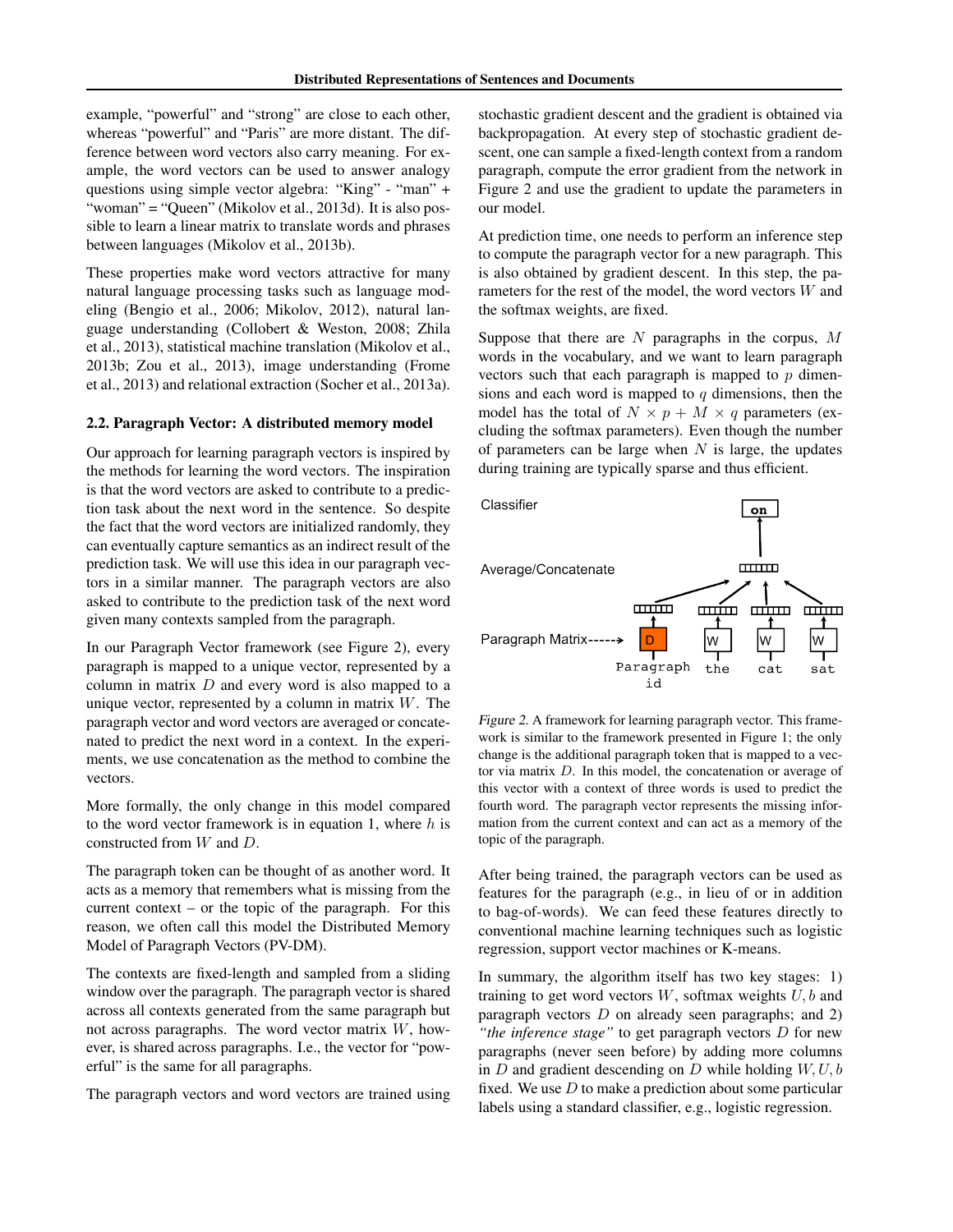Advantages of paragraph vectors: An important advantage of paragraph vectors is that they are learned from unlabeled data and thus can work well for tasks that do not have enough labeled data.

Paragraph vectors also address some of the key weaknesses of bag-of-words models. First, they inherit an important property of the word vectors: the semantics of the words. In this space, "powerful" is closer to "strong" than to "Paris." The second advantage of the paragraph vectors is that they take into consideration the word order, at least in a small context, in the same way that an n-gram model with a large n would do. This is important, because the n-gram model preserves a lot of information of the paragraph, including the word order. That said, our model is perhaps better than a bag-of-n-grams model because a bag of n-grams model would create a very high-dimensional representation that tends to generalize poorly.

#### 2.3. Paragraph Vector without word ordering: Distributed bag of words

The above method considers the concatenation of the paragraph vector with the word vectors to predict the next word in a text window. Another way is to ignore the context words in the input, but force the model to predict words randomly sampled from the paragraph in the output. In reality, what this means is that at each iteration of stochastic gradient descent, we sample a text window, then sample a random word from the text window and form a classification task given the Paragraph Vector. This technique is shown in Figure 3. We name this version the Distributed Bag of Words version of Paragraph Vector (PV-DBOW), as opposed to Distributed Memory version of Paragraph Vector (PV-DM) in previous section.



Figure 3. Distributed Bag of Words version of paragraph vectors. In this version, the paragraph vector is trained to predict the words in a small window.

In addition to being conceptually simple, this model requires to store less data. We only need to store the softmax weights as opposed to both softmax weights and word vectors in the previous model. This model is also similar to the Skip-gram model in word vectors (Mikolov et al., 2013c).

In our experiments, each paragraph vector is a combination of two vectors: one learned by the standard paragraph vector with distributed memory (PV-DM) and one learned by the paragraph vector with distributed bag of words (PV-DBOW). PV-DM alone usually works well for most tasks (with state-of-art performances), but its combination with PV-DBOW is usually more consistent across many tasks that we try and therefore strongly recommended.

## 3. Experiments

We perform experiments to better understand the behavior of the paragraph vectors. To achieve this, we benchmark Paragraph Vector on two text understanding problems that require fixed-length vector representations of paragraphs: sentiment analysis and information retrieval.

For sentiment analysis, we use two datasets: Stanford sentiment treebank dataset (Socher et al., 2013b) and IMDB dataset (Maas et al., 2011). Documents in these datasets differ significantly in lengths: every example in Socher et al. (Socher et al., 2013b)'s dataset is a single sentence while every example in Maas et al. (Maas et al., 2011)'s dataset consists of several sentences.

We also test our method on an information retrieval task, where the goal is to decide if a document should be retrieved given a query.

## 3.1. Sentiment Analysis with the Stanford Sentiment Treebank Dataset

**Dataset:** This dataset was first proposed by (Pang & Lee, 2005) and subsequently extended by (Socher et al., 2013b) as a benchmark for sentiment analysis. It has 11855 sentences taken from the movie review site Rotten Tomatoes.

The dataset consists of three sets: 8544 sentences for training, 2210 sentences for test and 1101 sentences for validation (or development).

Every sentence in the dataset has a label which goes from very negative to very positive in the scale from 0.0 to 1.0. The labels are generated by human annotators using Amazon Mechanical Turk.

The dataset comes with detailed labels for sentences, and subphrases in the same scale. To achieve this, Socher et al. (Socher et al., 2013b) used the Stanford Parser (Klein & Manning, 2003) to parse each sentence to subphrases. The subphrases were then labeled by human annotators in the same way as the sentences were labeled. In total, there are 239,232 labeled phrases in the dataset. The dataset can be downloaded at: http://nlp.Stanford.edu/sentiment/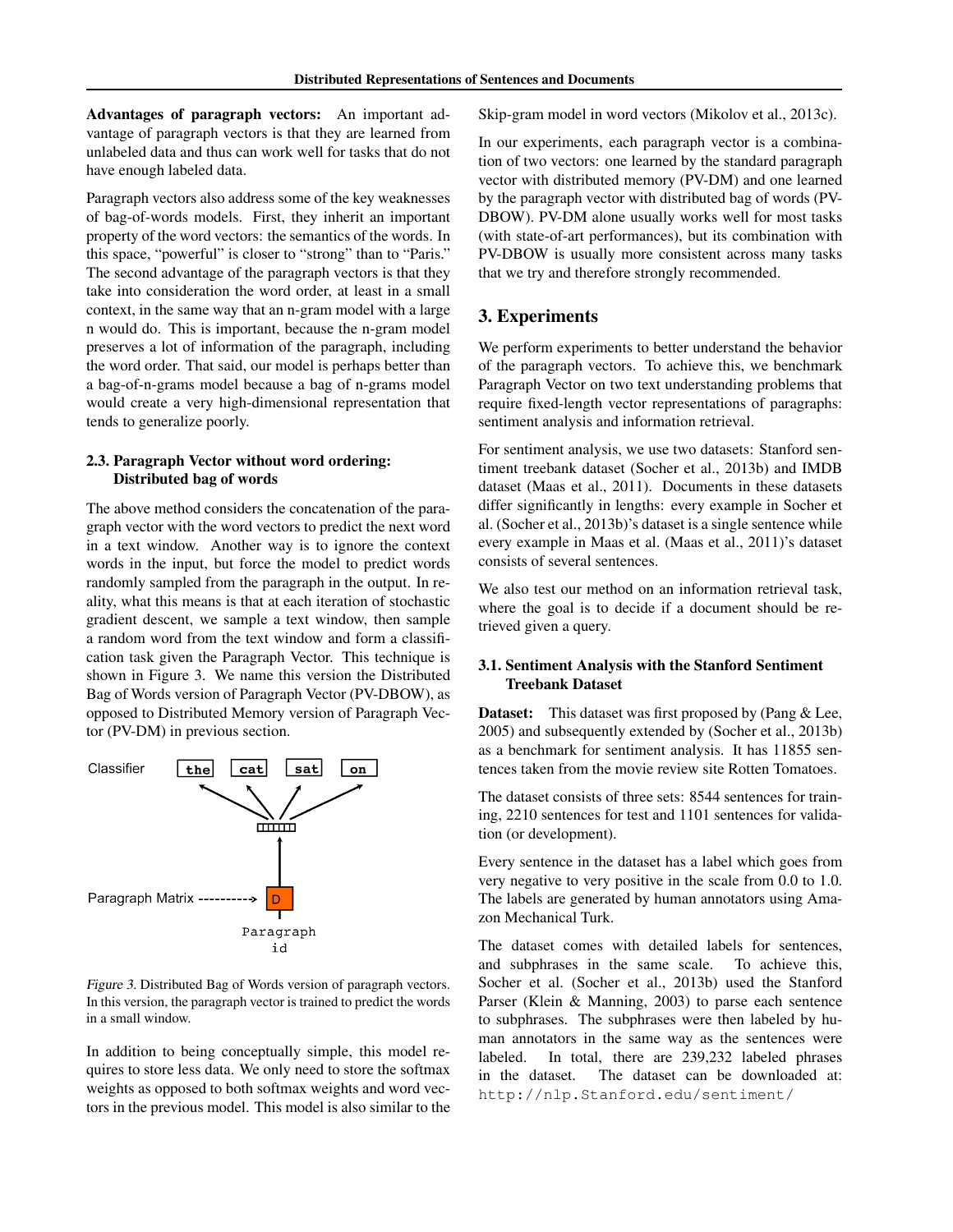Tasks and Baselines: In (Socher et al., 2013b), the authors propose two ways of benchmarking. First, one could consider a 5-way *fine-grained* classification task where the labels are {Very Negative, Negative, Neutral, Positive, Very Positive} or a 2-way *coarse-grained* classification task where the labels are {Negative, Positive}. The other axis of variation is in terms of whether we should label the entire sentence or all phrases in the sentence. In this work we only consider labeling the full sentences.

Socher et al. (Socher et al., 2013b) apply several methods to this dataset and find that their Recursive Neural Tensor Network works much better than bag-of-words model. It can be argued that this is because movie reviews are often short and compositionality plays an important role in deciding whether the review is positive or negative, as well as similarity between words does given the rather tiny size of the training set.

Experimental protocols: We follow the experimental protocols as described in (Socher et al., 2013b). To make use of the available labeled data, in our model, each subphrase is treated as an independent sentence and we learn the representations for all the subphrases in the training set.

After learning the vector representations for training sentences and their subphrases, we feed them to a logistic regression to learn a predictor of the movie rating.

At test time, we freeze the vector representation for each word, and learn the representations for the sentences using gradient descent. Once the vector representations for the test sentences are learned, we feed them through the logistic regression to predict the movie rating.

In our experiments, we cross validate the window size using the validation set, and the optimal window size is 8. The vector presented to the classifier is a concatenation of two vectors, one from PV-DBOW and one from PV-DM. In PV-DBOW, the learned vector representations have 400 dimensions. In PV-DM, the learned vector representations have 400 dimensions for both words and paragraphs. To predict the 8-th word, we concatenate the paragraph vectors and 7 word vectors. Special characters such as ,.!? are treated as a normal word. If the paragraph has less than 9 words, we pre-pad with a special NULL word symbol.

Results: We report the error rates of different methods in Table 1. The first highlight for this Table is that bag-ofwords or bag-of-n-grams models (NB, SVM, BiNB) perform poorly. Simply averaging the word vectors (in a bagof-words fashion) does not improve the results. This is because bag-of-words models do not consider how each sentence is composed (e.g., word ordering) and therefore fail to recognize many sophisticated linguistic phenomena, for instance sarcasm. The results also show that

Table 1. The performance of our method compared to other approaches on the Stanford Sentiment Treebank dataset. The error rates of other methods are reported in (Socher et al., 2013b).

| Model                                  | Error rate | Error rate |
|----------------------------------------|------------|------------|
|                                        | (Positive/ | (Fine-     |
|                                        | Negative)  | grained)   |
| Naïve Bayes                            | $18.2 \%$  | 59.0%      |
| (Socher et al., 2013b)                 |            |            |
| SVMs (Socher et al., 2013b)            | 20.6%      | 59.3%      |
| <b>Bigram Naïve Bayes</b>              | 16.9%      | 58.1%      |
| (Socher et al., 2013b)                 |            |            |
| Word Vector Averaging                  | 19.9%      | 67.3%      |
| (Socher et al., 2013b)                 |            |            |
| <b>Recursive Neural Network</b>        | 17.6%      | 56.8%      |
| (Socher et al., $2013b$ )              |            |            |
| Matrix Vector-RNN                      | 17.1%      | 55.6%      |
| (Socher et al., 2013b)                 |            |            |
| <b>Recursive Neural Tensor Network</b> | 14.6%      | 54.3%      |
| (Socher et al., 2013b)                 |            |            |
| Paragraph Vector                       | $12.2\%$   | 51.3%      |

more advanced methods (such as Recursive Neural Network (Socher et al., 2013b)), which require parsing and take into account the compositionality, perform much better.

Our method performs better than all these baselines, e.g., recursive networks, despite the fact that it does not require parsing. On the coarse-grained classification task, our method has an absolute improvement of 2.4% in terms of error rates. This translates to 16% relative improvement.

#### 3.2. Beyond One Sentence: Sentiment Analysis with IMDB dataset

Some of the previous techniques only work on sentences, but not paragraphs/documents with several sentences. For instance, Recursive Neural Tensor Network (Socher et al., 2013b) is based on the parsing over each sentence and it is unclear how to combine the representations over many sentences. Such techniques therefore are restricted to work on sentences but not paragraphs or documents.

Our method does not require parsing, thus it can produce a representation for a long document consisting of many sentences. This advantage makes our method more general than some of the other approaches. The following experiment on IMDB dataset demonstrates this advantage.

**Dataset:** The IMDB dataset was first proposed by Maas et al. (Maas et al., 2011) as a benchmark for sentiment analysis. The dataset consists of 100,000 movie reviews taken from IMDB. One key aspect of this dataset is that each movie review has several sentences.

The 100,000 movie reviews are divided into three datasets: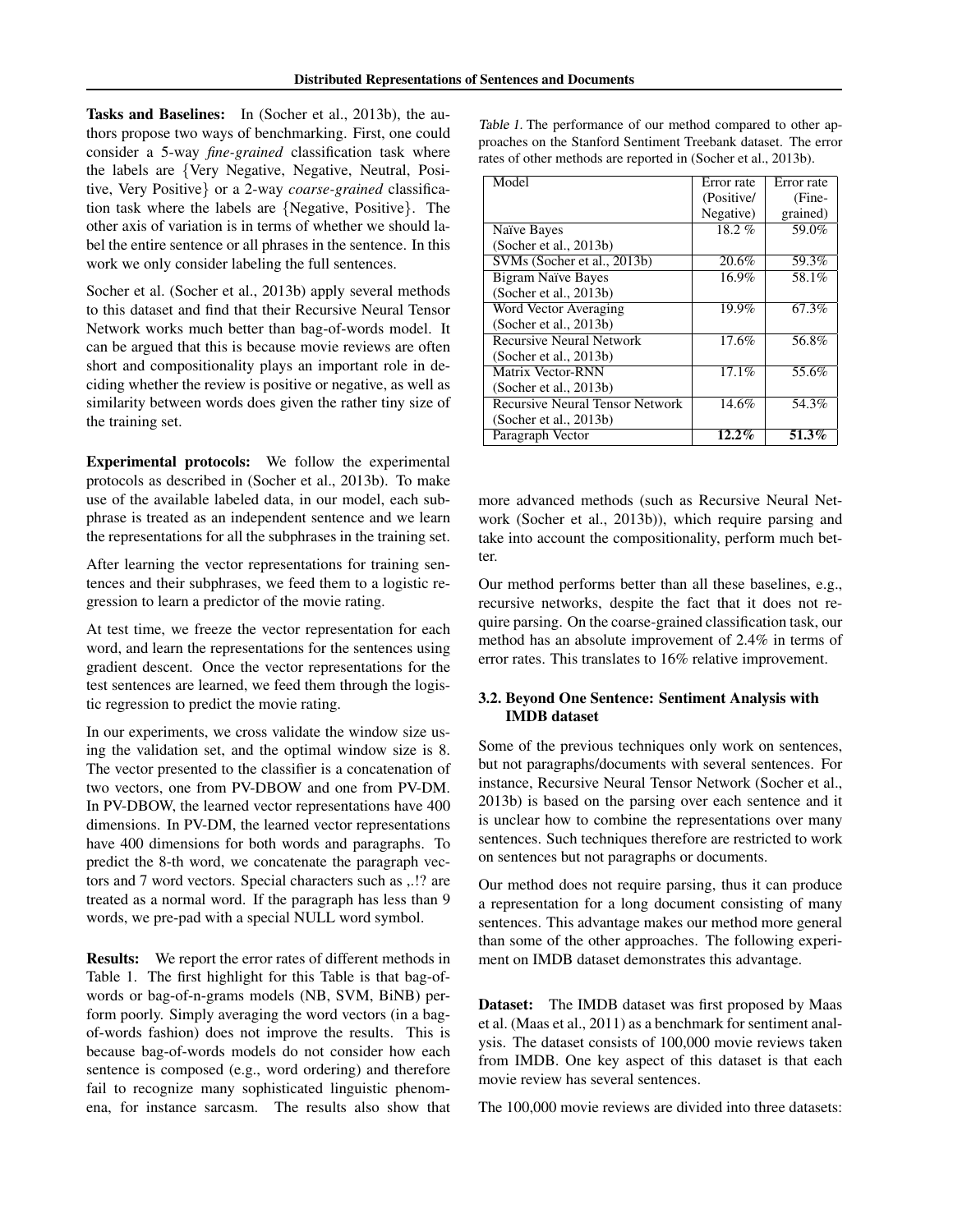25,000 labeled training instances, 25,000 labeled test instances and 50,000 unlabeled training instances. There are two types of labels: Positive and Negative. These labels are balanced in both the training and the test set. The dataset can be downloaded at http://ai.Stanford.edu/ amaas/data/sentiment/index.html

Experimental protocols: We learn the word vectors and paragraph vectors using 75,000 training documents (25,000 labeled and 50,000 unlabeled instances). The paragraph vectors for the 25,000 labeled instances are then fed through a neural network with one hidden layer with 50 units and a logistic classifier to learn to predict the senti $ment.<sup>1</sup>$ 

At test time, given a test sentence, we again freeze the rest of the network and learn the paragraph vectors for the test reviews by gradient descent. Once the vectors are learned, we feed them through the neural network to predict the sentiment of the reviews.

The hyperparameters of our paragraph vector model are selected in the same manner as in the previous task. In particular, we cross validate the window size, and the optimal window size is 10 words. The vector presented to the classifier is a concatenation of two vectors, one from PV-DBOW and one from PV-DM. In PV-DBOW, the learned vector representations have 400 dimensions. In PV-DM, the learned vector representations have 400 dimensions for both words and documents. To predict the 10-th word, we concatenate the paragraph vectors and word vectors. Special characters such as ,.!? are treated as a normal word. If the document has less than 9 words, we pre-pad with a special NULL word symbol.

Results: The results of Paragraph Vector and other baselines are reported in Table 2. As can be seen from the Table, for long documents, bag-of-words models perform quite well and it is difficult to improve upon them using word vectors. The most significant improvement happened in 2012 in the work of (Dahl et al., 2012) where they combine a Restricted Boltzmann Machines model with bag-ofwords. The combination of two models yields an improvement approximately 1.5% in terms of error rates.

Another significant improvement comes from the work of (Wang & Manning, 2012). Among many variations they tried, NBSVM on bigram features works the best and yields a considerable improvement of 2% in terms of the error rate.

The method described in this paper is the only approach that goes significantly beyond the barrier of 10% error rate.

It achieves 7.42% which is another 1.3% absolute improvement (or 15% relative improvement) over the best previous result of (Wang & Manning, 2012).

Table 2. The performance of Paragraph Vector compared to other approaches on the IMDB dataset. The error rates of other methods are reported in (Wang & Manning, 2012).

| Model                                     | Error rate |
|-------------------------------------------|------------|
| BoW (bnc) (Maas et al., 2011)             | $12.20\%$  |
| BoW ( $b\Delta t$ 'c) (Maas et al., 2011) | 11.77%     |
| $LDA$ (Maas et al., 2011)                 | 32.58%     |
| Full+BoW (Maas et al., 2011)              | 11.67%     |
| Full+Unlabeled+BoW (Maas et al., 2011)    | 11.11%     |
| WRRBM (Dahl et al., 2012)                 | 12.58%     |
| $WRRBM + BoW$ (bnc) (Dahl et al., 2012)   | $10.77\%$  |
| MNB-uni (Wang & Manning, 2012)            | 16.45%     |
| MNB-bi (Wang & Manning, 2012)             | 13.41%     |
| SVM-uni (Wang & Manning, 2012)            | 13.05%     |
| SVM-bi (Wang & Manning, 2012)             | 10.84%     |
| NBSVM-uni (Wang & Manning, 2012)          | 11.71%     |
| NBSVM-bi (Wang & Manning, 2012)           | 8.78%      |
| Paragraph Vector                          | $7.42\%$   |

#### 3.3. Information Retrieval with Paragraph Vectors

We turn our attention to an information retrieval task which requires fixed-length representations of paragraphs.

Here, we have a dataset of paragraphs in the first 10 results returned by a search engine given each of 1,000,000 most popular queries. Each of these paragraphs is also known as a "snippet" which summarizes the content of a web page and how a web page matches the query.

From such collection, we derive a new dataset to test vector representations of paragraphs. For each query, we create a triplet of paragraphs: the two paragraphs are results of the same query, whereas the third paragraph is a randomly sampled paragraph from the rest of the collection (returned as the result of a different query). Our goal is to identify which of the three paragraphs are results of the same query. To achieve this, we will use paragraph vectors and compute the distances the paragraphs. A better representation is one that achieves a small distance for pairs of paragraphs of the same query and a larg distance for pairs of paragraphs of different queries.

Here is a sample of three paragraphs, where the first paragraph should be closer to the second paragraph than the third paragraph:

• Paragraph 1: calls from (000) 000 - 0000. 3913 calls reported from this number . according to 4 reports the identity of this caller is american airlines .

<sup>&</sup>lt;sup>1</sup>In our experiments, the neural network did perform better than a linear logistic classifier in this task.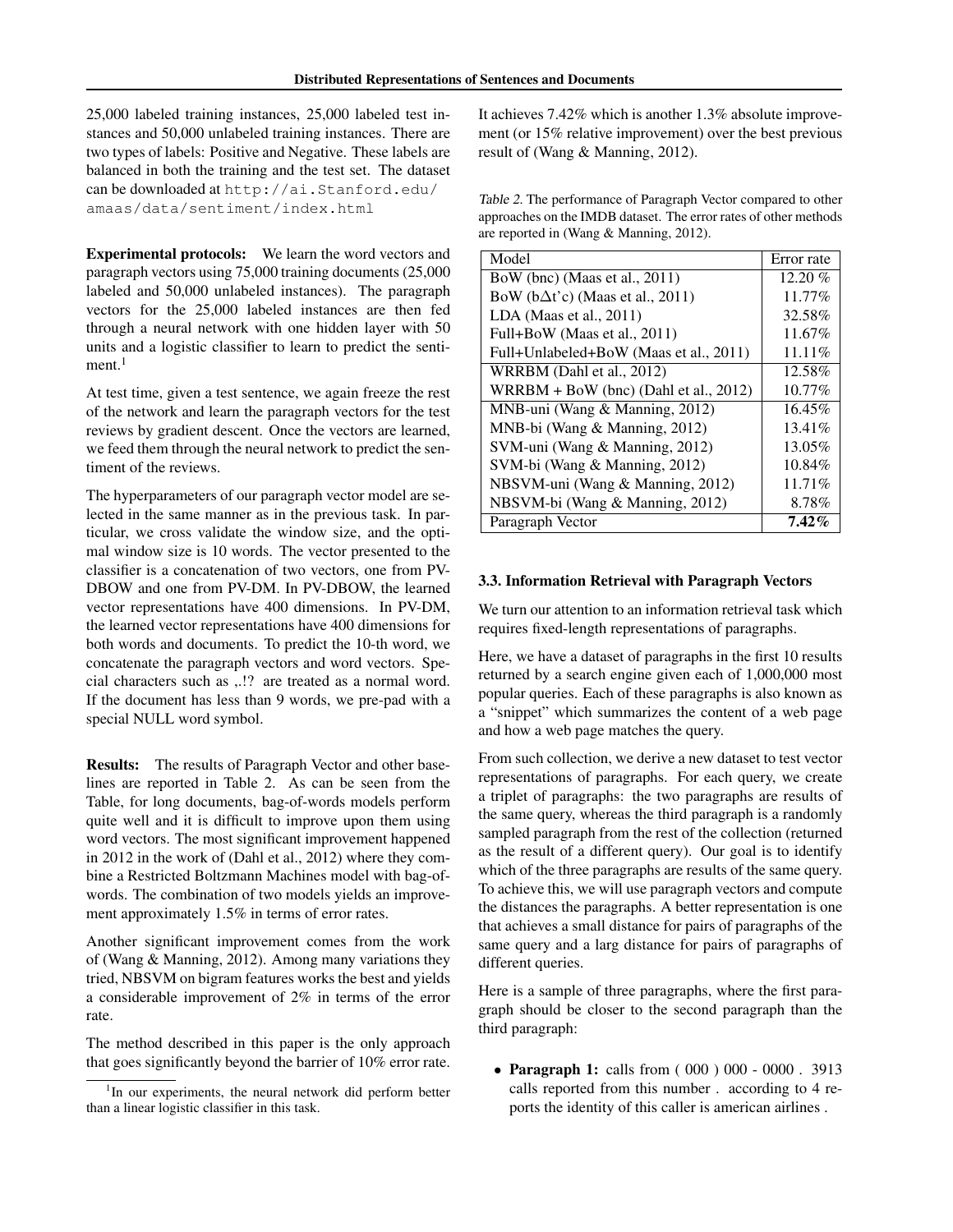- Paragraph 2: do you want to find out who called you from  $+1000 - 000 - 0000$ ,  $+10000000000$  or (000 ) 000 - 0000 ? see reports and share information you have about this caller
- Paragraph 3: allina health clinic patients for your convenience , you can pay your allina health clinic bill online . pay your clinic bill now , question and answers...

The triplets are split into three sets: 80% for training, 10% for validation, and 10% for testing. Any method that requires learning will be trained on the training set, while its hyperparameters will be selected on the validation set.

We benchmark four methods to compute features for paragraphs: bag-of-words, bag-of-bigrams, averaging word vectors and Paragraph Vector. To improve bag-of-bigrams, we also learn a weighting matrix such that the distance between the first two paragraphs is minimized whereas the distance between the first and the third paragraph is maximized (the weighting factor between the two losses is a hyperparameter).

We record the number of times when each method produces smaller distance for the first two paragraphs than the first and the third paragraph. An error is made if a method does not produce that desirable distance metric on a triplet of paragraphs.

The results of Paragraph Vector and other baselines are reported in Table 3. In this task, we find that TF-IDF weighting performs better than raw counts, and therefore we only report the results of methods with TF-IDF weighting.

The results show that Paragraph Vector works well and gives a 32% relative improvement in terms of error rate. The fact that the paragraph vector method significantly outperforms bag of words and bigrams suggests that our proposed method is useful for capturing the semantics of the input text.

Table 3. The performance of Paragraph Vector and bag-of-words models on the information retrieval task. "Weighted Bag-ofbigrams" is the method where we learn a linear matrix  $W$  on TF-IDF bigram features that maximizes the distance between the first and the third paragraph and minimizes the distance between the first and the second paragraph.

| Model                   | Error rate |
|-------------------------|------------|
| Vector Averaging        | 10.25%     |
| Bag-of-words            | $8.10 \%$  |
| Bag-of-bigrams          | 7.28%      |
| Weighted Bag-of-bigrams | 5.67%      |
| Paragraph Vector        | $3.82\%$   |

#### 3.4. Some further observations

We perform further experiments to understand various aspects of the models. Here's some observations

- PV-DM is consistently better than PV-DBOW. PV-DM alone can achieve results close to many results in this paper (see Table 2). For example, in IMDB, PV-DM only achieves 7.63%. The combination of PV-DM and PV-DBOW often work consistently better (7.42% in IMDB) and therefore recommended.
- Using concatenation in PV-DM is often better than sum. In IMDB, PV-DM with sum can only achieve 8.06%. Perhaps, this is because the model loses the ordering information.
- It's better to cross validate the window size. A good guess of window size in many applications is between 5 and 12. In IMDB, varying the window sizes between 5 and 12 causes the error rate to fluctuate 0.7%.
- Paragraph Vector can be expensive, but it can be done in parallel at test time. On average, our implementation takes 30 minutes to compute the paragraph vectors of the IMDB test set, using a 16 core machine (25,000 documents, each document on average has 230 words).

## 4. Related Work

Distributed representations for words were first proposed in (Rumelhart et al., 1986) and have become a successful paradigm, especially for statistical language modeling (Elman, 1990; Bengio et al., 2006; Mikolov, 2012). Word vectors have been used in NLP applications such as word representation, named entity recognition, word sense disambiguation, parsing, tagging and machine translation (Collobert & Weston, 2008; Turney & Pantel, 2010; Turian et al., 2010; Collobert et al., 2011; Socher et al., 2011b; Huang et al., 2012; Zou et al., 2013).

Representing phrases is a recent trend and received much attention (Mitchell & Lapata, 2010; Zanzotto et al., 2010; Yessenalina & Cardie, 2011; Grefenstette et al., 2013; Mikolov et al., 2013c). In this direction, autoencoder-style models have also been used to model paragraphs (Maas et al., 2011; Larochelle & Lauly, 2012; Srivastava et al., 2013).

Distributed representations of phrases and sentences are also the focus of Socher et al. (Socher et al., 2011a;c; 2013b). Their methods typically require parsing and is shown to work for sentence-level representations. And it is not obvious how to extend their methods beyond single sentences. Their methods are also supervised and thus require more labeled data to work well. Paragraph Vector,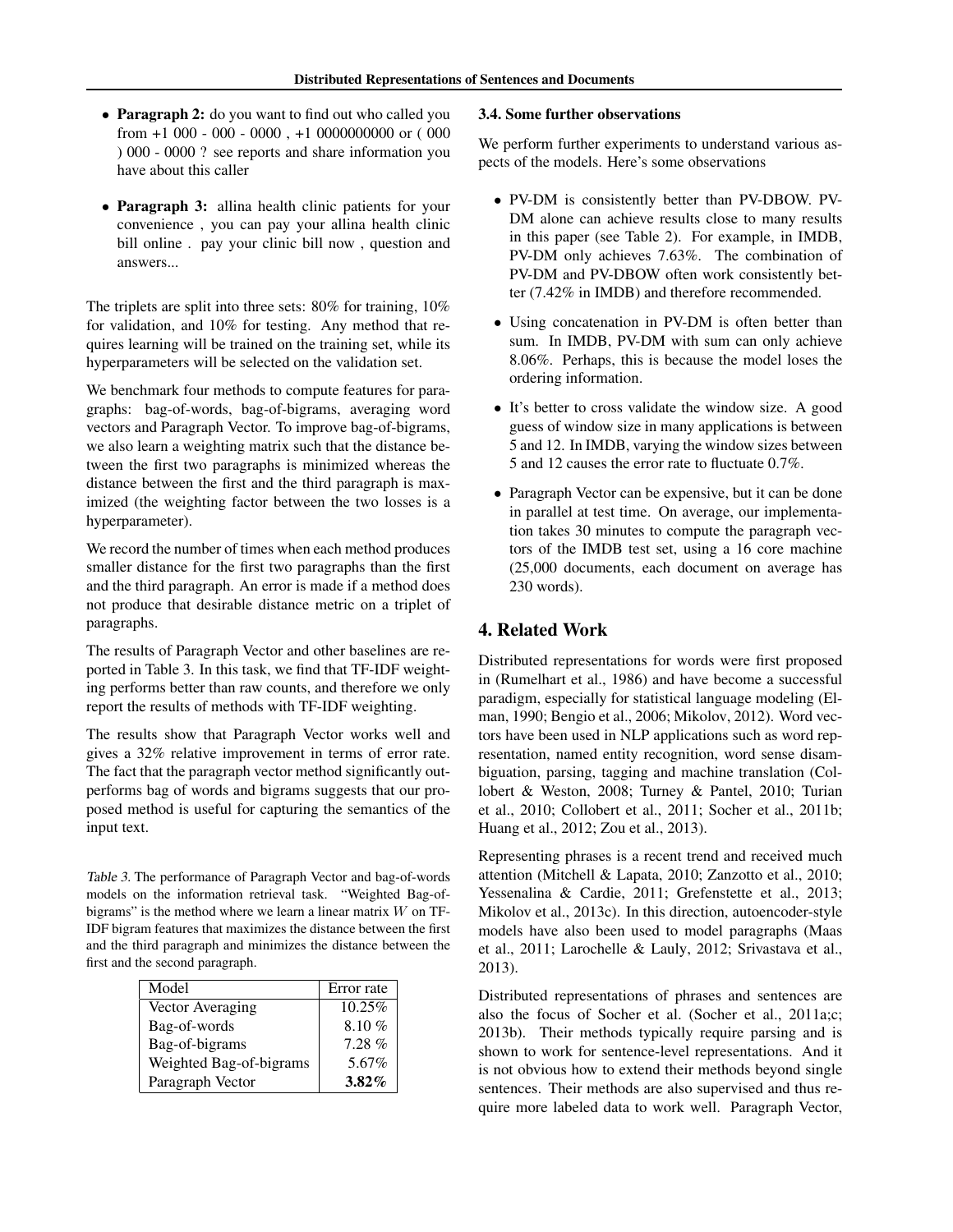in contrast, is mostly unsupervised and thus can work well with less labeled data.

Our approach of computing the paragraph vectors via gradient descent bears resemblance to a successful paradigm in computer vision (Perronnin & Dance, 2007; Perronnin et al., 2010) known as Fisher kernels (Jaakkola & Haussler, 1999). The basic construction of Fisher kernels is the gradient vector over an unsupervised generative model.

## 5. Discussion

We described Paragraph Vector, an unsupervised learning algorithm that learns vector representations for variablelength pieces of texts such as sentences and documents. The vector representations are learned to predict the surrounding words in contexts sampled from the paragraph.

Our experiments on several text classification tasks such as Stanford Treebank and IMDB sentiment analysis datasets show that the method is competitive with state-of-the-art methods. The good performance demonstrates the merits of Paragraph Vector in capturing the semantics of paragraphs. In fact, paragraph vectors have the potential to overcome many weaknesses of bag-of-words models.

Although the focus of this work is to represent texts, our method can be applied to learn representations for sequential data. In non-text domains where parsing is not available, we expect Paragraph Vector to be a strong alternative to bag-of-words and bag-of-n-grams models.

## References

- Bengio, Yoshua, Schwenk, Holger, Senécal, Jean-Sébastien, Morin, Fréderic, and Gauvain, Jean-Luc. Neural probabilistic language models. In *Innovations in Machine Learning*, pp. 137–186. Springer, 2006.
- Collobert, Ronan and Weston, Jason. A unified architecture for natural language processing: Deep neural networks with multitask learning. In *Proceedings of the 25th International Conference on Machine Learning*, pp. 160– 167. ACM, 2008.
- Collobert, Ronan, Weston, Jason, Bottou, Léon, Karlen, Michael, Kavukcuoglu, Koray, and Kuksa, Pavel. Natural language processing (almost) from scratch. *The Journal of Machine Learning Research*, 12:2493–2537, 2011.
- Dahl, George E., Adams, Ryan P., and Larochelle, Hugo. Training Restricted Boltzmann Machines on word observations. In *International Conference on Machine Learning*, 2012.
- Elman, Jeff. Finding structure in time. In *Cognitive Science*, pp. 179–211, 1990.
- Frome, Andrea, Corrado, Greg S., Shlens, Jonathon, Bengio, Samy, Dean, Jeffrey, Ranzato, Marc'Aurelio, and Mikolov, Tomas. DeViSE: A deep visual-semantic embedding model. In *Advances in Neural Information Processing Systems*, 2013.
- Grefenstette, E., Dinu, G., Zhang, Y., Sadrzadeh, M., and Baroni, M. Multi-step regression learning for compositional distributional semantics. In *Conference on Empirical Methods in Natural Language Processing*, 2013.

Harris, Zellig. Distributional structure. *Word*, 1954.

- Huang, Eric, Socher, Richard, Manning, Christopher, and Ng, Andrew Y. Improving word representations via global context and multiple word prototypes. In *Proceedings of the 50th Annual Meeting of the Association for Computational Linguistics: Long Papers-Volume 1*, pp. 873–882. Association for Computational Linguistics, 2012.
- Jaakkola, Tommi and Haussler, David. Exploiting generative models in discriminative classifiers. In *Advances in Neural Information Processing Systems 11*, pp. 487– 493, 1999.
- Klein, Dan and Manning, Chris D. Accurate unlexicalized parsing. In *Proceedings of Association for Computational Linguistics*, 2003.
- Larochelle, Hugo and Lauly, Stanislas. A neural autoregressive topic model. In *Advances in Neural Information Processing Systems*, 2012.
- Maas, Andrew L., Daly, Raymond E., Pham, Peter T., Huang, Dan, Ng, Andrew Y., and Potts, Christopher. Learning word vectors for sentiment analysis. In *Proceedings of the 49th Annual Meeting of the Association for Computational Linguistics*, 2011.
- Mikolov, Tomas. *Statistical Language Models based on Neural Networks*. PhD thesis, Brno University of Technology, 2012.
- Mikolov, Tomas, Chen, Kai, Corrado, Greg, and Dean, Jeffrey. Efficient estimation of word representations in vector space. *arXiv preprint arXiv:1301.3781*, 2013a.
- Mikolov, Tomas, Le, Quoc V., and Sutskever, Ilya. Exploiting similarities among languages for machine translation. *CoRR*, abs/1309.4168, 2013b.
- Mikolov, Tomas, Sutskever, Ilya, Chen, Kai, Corrado, Greg, and Dean, Jeffrey. Distributed representations of phrases and their compositionality. In *Advances on Neural Information Processing Systems*, 2013c.